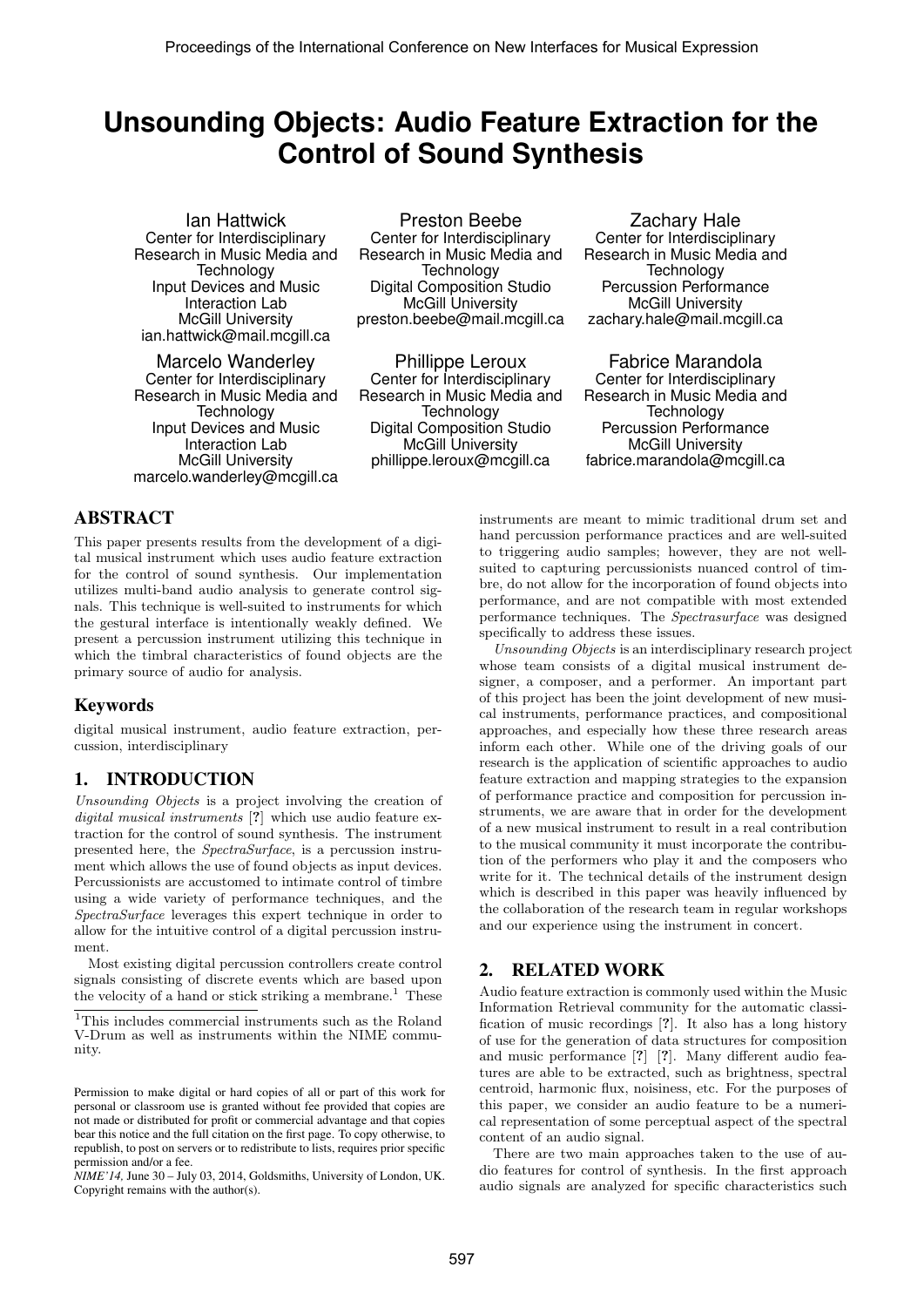

Figure 1: The SpectraSurface showing the four surfaces as used in the composition Unsounding Objects  $#1.$ 

as spectral centroid or harmonicity, which are then mapped directly to parameters of sound synthesis [?]. In the second approach, machine learning techniques are used to classify and correlate spectral information to pre-analyzed spectral templates [?, ?]. Machine learning techniques are wellsuited to analyzing large numbers of frequency components, such as those provided by FFTs; however, they also tend to be slower to respond to transients, and we found them to be less effective with complex spectra such as those which occur at note onsets. A typical use would be the classification of performance techniques as seen in Tindale et al [?].

# 2.1 Audio Feature Extraction in DMI Design

Audio feature extraction has been applied to digital musical instrument design in many ways. Jehan proposed a timbre model which uses pitch, loudness, and brightness to control sound synthesis; this model was then embedded into the design of the Hyperviolin [?]. Shiraishi presented a timbre tracking model in which an input timbre space is constructed which is a representation of the actual range of timbres which an acoustic instrument can create. In performance, an input sample frame is analyzed and then its location within this timbre space is determined. The input timbre space is then projected onto a target timbre space which controls sound synthesis [?]. O'Modhrain and Essl's Pebblebox uses onset detection, amplitude measurement, and spectral content to allow the manipulation of pebbles to control granular synthesis [?]. Their approach is noteworthy for the correlation of selected audio features and synthesis method. The impulses generated by large quantities of pebbles striking each other, for example, bear a direct relationship to the triggering of clouds of audio events in granular synthesis. Further related works are Settel and Lippe's implementations of FFT analysis and re-synthesis [?] and Puckette's use of spectral envelopes for parameter mapping [?].

Two related instruments have also been recently developed at IRCAM. Lorenzo Pagliei's Geecos use machine learning techniques to identify specific performance techniques as well as using perceptual audio features to directly control synthesis parameters.<sup>2</sup> Bruno Zamberlin's MoGees<sup>3</sup> utilize piezo sensors to detect audio signals which are then processed using a mobile phone application which appears to

be based on his earlier work implementing gesture following techniques using Hidden Markov Models [?].

### 2.2 Relation to Direct and Indirect Gesture Acquisition

Direct acquisition of performer gesture through sensor data is the most common approach to digital musical instrument design [?]. Indirect gesture acquisition uses audio analysis to extract information about a performer's gestures, which is then used to control sound synthesis. Both of these methods depend upon the explicit definition of correct performance gestures, and are relatively intolerant of gestures which do not fit this definition. While you can strum the strings of a Yamaha Disklavier directly, you cannot use this gesture for the control of sound synthesis.

Audio feature extraction has the benefit that any sound created on the instrument will be analyzed, regardless of performer gesture, as long as an emphasis on predefined models isn't built into its algorithm. In practice, the algorithms, mappings, and synthesis techniques will be chosen based on the instrument's expected use, thus limiting the expressive potential of arbitrary gestures. However, there is still the potential for extended techniques in the sense of gestures outside the expected norm.

# 3. DESIGN GOALS FOR THE SPECTRA-SURFACE

In creating the SpectraSurface our primary goal was the creation of a digital percussion instrument whose interface can be any found object, played with any performance technique. We took the approach of using surfaces upon which arbitrary objects can be placed. A piezo contact microphone is attached to this surface. When a performer interacts with objects placed upon the surface the sound produced is captured by the microphone and sent to a computer for analysis. The implementation described here consists of four surfaces thus equipped, mounted into a suitcase. A dedicated 4-channel preamp was created whose output is sent directly to the line inputs on a multi-channel audio interface. A fixed-gain preamp (powered by a DC adaptor) and ADC were found to be preferable in order to assure consistent audio input levels.

Different surfaces including metal pans, metal sheets, foam board, cardboard, corrugated plastic sheets, solid plastic sheets, and wooden boards were tested for frequency response. While we had initial concerns regarding high-frequency damping in plastic materials and uneven frequency responses overall, in practice we found that any sufficiently rigid and hard surface performed adequately. The surfaces used in the implementation pictured are a metal pan, plastic turntable lid, and plywood panels.

Audio analysis and sound synthesis takes place in Max/ MSP. The Zsa.Descriptors library for Max/MSP was used to calculate Bark coefficients for one of the analyses [?]; the remainder of the analyses and sound syntheses were programmed by the authors.

## 3.1 Performance Techniques

Two compositions for the SpectraSurface have been written, focusing on two different performance techniques. The first composition utilizes different sized metal bowls which are placed on the four surfaces. For the beginning of the composition marbles are thrown into the bowls in such a way that they spin around the bowls' diameter. The spinning of the marbles generates a self-sustaining process which drives the sound synthesis. Later in the composition quantities of rice are placed in the bowl, either gradually or suddenly,

 $^{2}$ www.youtube.com/watch?v=6Si2Y9Sm4AE, accessed January 29, 2013.

 $^3$ www.brunozamborlin.com/mogees/,  $\arccos$ sed February 4, 2014.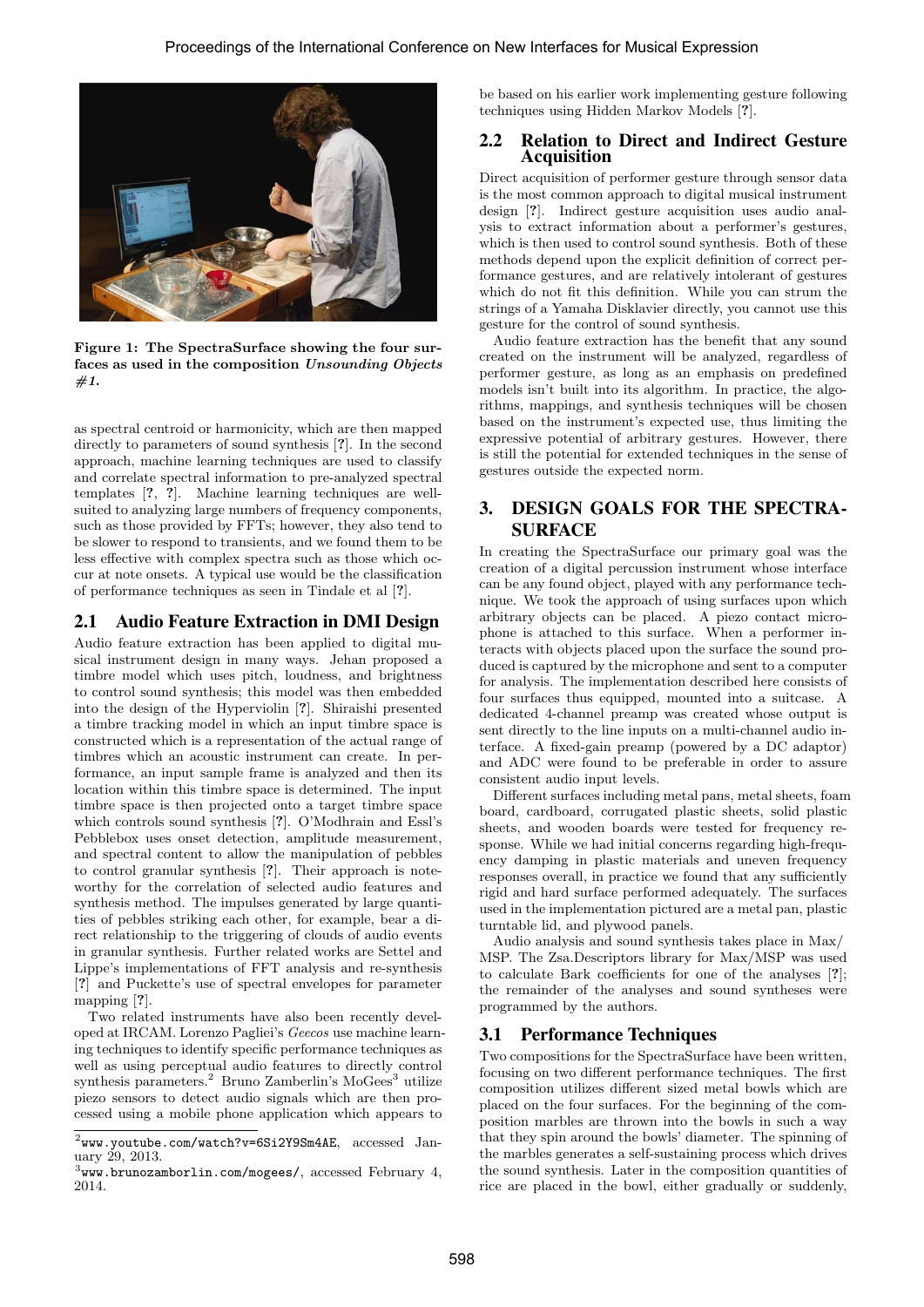which the performer then manipulates with his hands.

In the second composition metal pots and cymbals are placed on the surfaces. A light pair of wooden sticks are used to strike these objects as well as the surfaces themselves.

#### 4. SOFTWARE IMPLEMENTATION

Two analysis algorithms were implemented, each with their own approach both to analysis and also to mapping to sound synthesis. These algorithms are described below while details regarding sound synthesis will be provided in future publications.

#### 4.1 Fuzzy

Fuzzy was designed to have a fast transient response and analyzes only four wide frequency bands. The center frequency of each band is set to 200, 500, 1000, and 2000 Hz. The first derivative of the amplitude of each frequency band is taken and run through an averaging filter and then an envelope follower with a fast attack and medium decay. The four output signals are then made available to mapping to synthesis parameters. An additional set of signals are created by generating four bands of spectral tilt through comparing the amplitude of neighbouring bands as well as the amplitudes of the first and fourth band.

These analysis signals are mapped to synthesis using a dual-stage preset system. The first stage consists of making direct mappings between synthesis parameters and control signals. The second stage consists of interpolating between multiple mapping presets in a two-dimensional space. The standard Max/MSP object Nodes was used to implement this second stage. This system allows for dramatic changes in timbre as the frequency content of the input signal changes, as well as allowing for the positioning of mapping presets within a specified timbral range.

#### 4.2 Cat's Eye

For Cat's Eye, the incoming audio was processed with an initial high-shelf filter giving a wide 16db boost at 500hz. A hipass filter at 25hz was also applied. The audio signal was then analyzed using the zsa.energy and zsa.bark externals in order to get a list of 25 Bark coefficients. The coefficients are then analyzed to find the local maximum; the other coefficients are divided by this maximum to generate a list of relative amplitudes. The square root of each value of this list is taken in order to compress the overall amplitude range. The value of each item in the list is then fed through an envelope follower whose attack and decay times are exposed for mapping. The resulting list of values contains the relative amplitude of 25 consecutive frequency bands.

#### 5. OBSERVATIONS

In this section we will share our observations regarding the use of audio feature extraction for control of sound synthesis as well as integration with direct sensing of performer gesture.

#### 5.1 Characteristics of Audio Feature Extraction

The audio feature extraction algorithms described above share certain characteristics with implications for the control of sound synthesis.

#### *5.1.1 Spectral Tilt*

The two analysis methods described above produce values which represent spectral tilt, or relative amplitudes between spectral bands. Spectral tilt is theoretically amplitude independent – however, the fact that frequency spectrum of an instrumental sound is highly amplitude and time dependent causes spectral tilt to generally follow amplitude changes. For an instrument which is capable of generating sustained timbres spectral tilt can be a relatively constant value. One of the challenges of analyzing percussion instruments, however, is that their amplitude and therefore spectra changes quickly over time. The spectra produced is also complex, inharmonic, and highly variable – especially during transients. As the values from any two spectral bands change, their relative amplitudes can change to an even greater degree. This makes it difficult to derive discrete, static, or slow moving control signals – all of the values for spectral tilt tend to look like amplitude envelopes. A lowpass filter on each filter bands' amplitude can help to mitigate sudden jumps but will have an impact on responsivity.

It is necessary therefore to find a way to react quickly to these changes while minimizing the jitter resulting from these natural fluctuations in spectral content. Care can be taken during control signal processing and mapping to make a clear difference between the results of actual amplitude envelope following and the spectral information, especially since it is natural to map the amplitude envelope from the control signal to the amplitude of the synthesized audio. Another approach is to use envelope followers with different attack and decay speeds for amplitude envelope versus spectral tilt values.

#### *5.1.2 Frequency Band Selection*

The selection of frequency bands plays a large part on the responsivity of an instrument based on multiband audio feature extraction. Two approaches were described above, the first of which uses four unequally spaced frequency bands which were determined heuristically while the second used 25 frequency bands which were based on Bark coefficients. Since Bark coefficients are based on human perceptual characteristics utilizing them for audio feature extraction has the benefit of making an intuitive correlation between the perception of a sound and the control signals generated by the sound. However, there is no reason why the frequency content of a sound will map in an optimal way to the frequency bands generated by Bark coefficients.

In our first approach we found that as few as four frequency bands provide a reasonable amount of variation between the amplitude of consecutive frequency bands. To facilitate frequency band selection for different sound sources it may help to implement a learning stage in which an adaptive algorithm is used to determine frequency bands with relatively equal amplitude responses.

#### *5.1.3 Secondary Sound Interference*

On the hardware side, our use of a surface equipped with contact mics to pick up the audio from objects placed on top of the surface has several shortcomings. The primary one is that the surface acts to attenuate the audio coming from the object as it moves towards the microphone, requiring significant preamplification which increases the noise floor. This also causes sympathetic vibrations induced in the surface to be relatively prominent in relation to the sound from the objects. In addition, the audio resulting from the coupling of objects to the surface they are placed upon is often very different from the sound perceived by the performer through the air. This can cause the performer's perception of the control signal to be different from the actual control signal.

One constant of audio feature extraction is the inability to distinguish intentional and unintentional sound input.